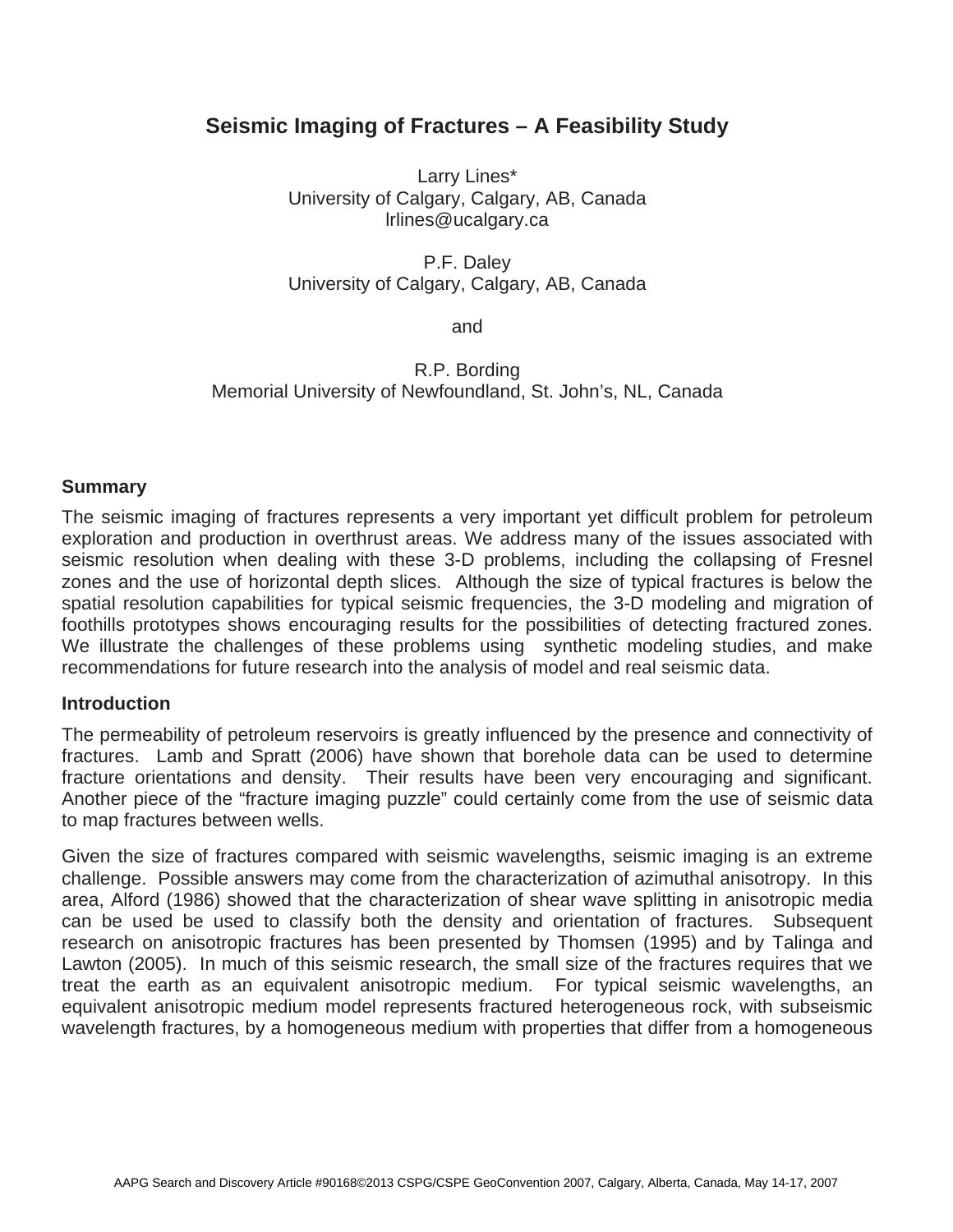unfractured medium. We shall explore the necessity for doing this, but first of all, we examine the challenges that fractures pose for seismic resolution.

# **Spatial Resolution and Fresnel Zones**

The traditional analysis of spatial resolution deals with Fresnel zones, the measure of resolvable anomalies. For the purposes of describing spatial resolution limits, we recall a lucid heuristic description of Fresnel zones by Lindsey (1989) which was later included in discussions of resolution by Lines and Newrick (2004). Migration can significantly reduce the Fresnel zones Depending on the depth and wavelength of the reflector, there is generally a significant improvement in resolution as a result of migration.

# **Methodology and Results**

We examine the effects of 3-D reverse-time migration, illustrated by employing simple models with orthogonal fractures. We illustrate by that the fracture's Fresnel zones are significantly reduced – by nearly an order of magnitude in some cases. We demonstrate that 3-D depth migration can be an effective tool for spatial resolution. However, a key issue becomes that of reducing the Fresnel zone to a dimension that is comparable to the dimensions of the fractures. For typical seismic frequencies and wavelengths, the resolution of individual fractures is practically impossible.

Nevertheless, resolution aside, our migrated models indicate that the detection of fracture zones is feasible. A comparison of 3-D depth migrations does show detectable differences between fractured anticlines and unfractured anticlines.

# **Conclusions and Future Research Directions**

It is apparent from both theoretical and modeling considerations that depth migration will effectively reduce Fresnel zones and thereby enhance spatial resolution. From the use of 3-D modeling and migration for a fractured fault propagation fold model, we also note that fractured zones are difficult to distinguish on migrated cross sections. It does appear that depth slices may hold some promise for distinguishing the boundaries of the fractured zones. The best diagnostic comes from differencing the cross-sectional profiles of normalized depth images. Given the size of fractures relative to seismic wavelengths, the problems must be examined with equivalent media anisotropic models. Azimuthal anisotropy may play a key role in this analysis. In this area, shear-wave anisotropy (especially shear-wave splitting) has proven to be successful in detecting fracture density and direction. For future research, the following methodologies will be pursued.

- 1. Enhancement of high-frequency energy prior to 3-D depth migration.
- 2. Elastic modeling and imaging of fractured models
- 3. Examination of anisotropic effects, especially the possibility of the detection of shearwave splitting.

Fractures remain an important but extremely challenging problem in exploration seismology. Although the resolution of individual fractures may be practically impossible at normal seismic frequencies, we need to pursue methods which will delineate zones of fractures and fracture permeability.